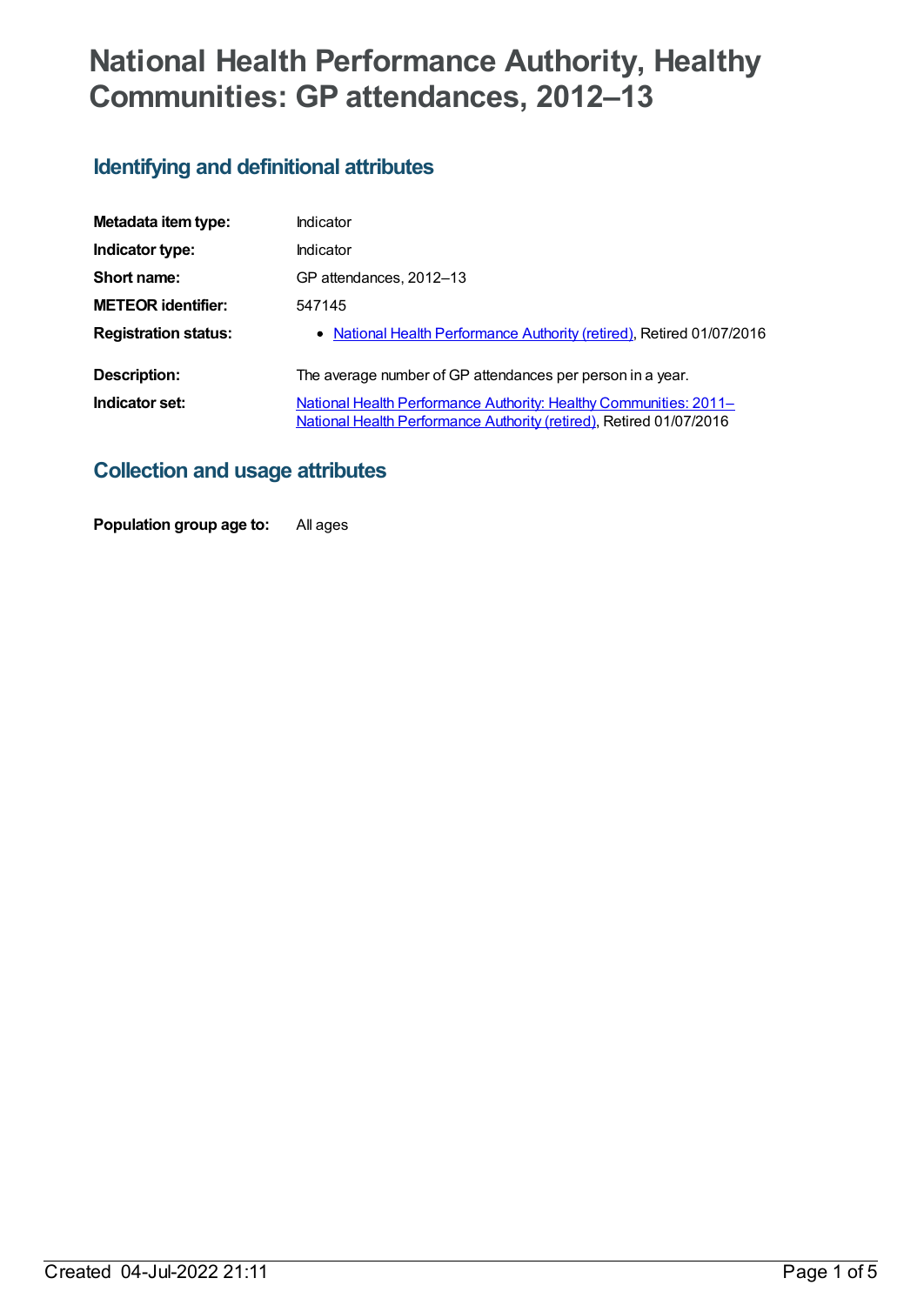| <b>Computation description:</b> | GP attendances are Medicare benefit-funded patient/doctor encounters, such as<br>visits and consultations, for which the patient has not been referred by another<br>doctor. GP attendances exclude services provided by practice nurses and<br>Aboriginal and Torres Strait Islander health practitioners on a GP's behalf.                                                                                                                                                                                                                                                                                                                                                                                                                                                                                                                                                                                                                                     |
|---------------------------------|------------------------------------------------------------------------------------------------------------------------------------------------------------------------------------------------------------------------------------------------------------------------------------------------------------------------------------------------------------------------------------------------------------------------------------------------------------------------------------------------------------------------------------------------------------------------------------------------------------------------------------------------------------------------------------------------------------------------------------------------------------------------------------------------------------------------------------------------------------------------------------------------------------------------------------------------------------------|
|                                 | In terms of "Broad Type of Service' Groups, GP attendances comprise all items in<br>Broad Type of Service Group 'A' - GP/VRGP non-referred attendances, 'M' -<br>Enhanced Primary Care and 'B' Non-referred other attendances as published in<br>official MBS statistics by the Department of Human Services and the Department<br>of Health.                                                                                                                                                                                                                                                                                                                                                                                                                                                                                                                                                                                                                    |
|                                 | Rates directly age-standardised to the 2001 Australian population. In undertaking<br>age standardisation of MBS data, the age of each person was determined from the<br>last MBS service of any type, processed by the Department of Human Services in<br>2012-13. All MBS services for each individual processed in 2012-13, were<br>attributed to the age in question. For MBS data, Medicare Local and SA3 were<br>determined having regard to the enrolment postcode for each person from the last<br>MBS service of any type, processed by the Department of Human Services in<br>2012-13. All MBS services for each individual processed in 2012-13, were<br>attributed to the postcode in question. MBS postcode level data were allocated to<br>Medicare Local and SA3 regions using concordance files provided by ABS.<br>Numerator based on Medicare (MBS) data provided by the Department of Health<br>for the financial year of processing, 2012-13. |
|                                 | Denominator data – Estimated Resident Population at 30 June 2012 provided by<br>ABS.                                                                                                                                                                                                                                                                                                                                                                                                                                                                                                                                                                                                                                                                                                                                                                                                                                                                             |
|                                 | Presented per person.                                                                                                                                                                                                                                                                                                                                                                                                                                                                                                                                                                                                                                                                                                                                                                                                                                                                                                                                            |
|                                 | Before MBS data are published by NHPA all confidential data cells are<br>suppressed.                                                                                                                                                                                                                                                                                                                                                                                                                                                                                                                                                                                                                                                                                                                                                                                                                                                                             |
|                                 | The current definition of confidential data is as follows:                                                                                                                                                                                                                                                                                                                                                                                                                                                                                                                                                                                                                                                                                                                                                                                                                                                                                                       |
|                                 | • For number of MBS services:<br>∘ if number of services is less than 6 or<br>• if number of services is equal to or greater than 6 but<br>■ one provider provides more than 85% of services or two<br>providers provide more than 90% of services or<br>one patient receives more than 85% of services or two patients<br>receive more than 90% of services<br>If data on number of services is confidential, corresponding data on other<br>measures such as MBS benefit paid is also regarded as confidential.                                                                                                                                                                                                                                                                                                                                                                                                                                                |
| <b>Computation:</b>             | (Numerator + Denominator)                                                                                                                                                                                                                                                                                                                                                                                                                                                                                                                                                                                                                                                                                                                                                                                                                                                                                                                                        |
|                                 | Medicare Benefits Scheme data                                                                                                                                                                                                                                                                                                                                                                                                                                                                                                                                                                                                                                                                                                                                                                                                                                                                                                                                    |
|                                 | GP attendances                                                                                                                                                                                                                                                                                                                                                                                                                                                                                                                                                                                                                                                                                                                                                                                                                                                                                                                                                   |
|                                 | GP attendances, age standardised                                                                                                                                                                                                                                                                                                                                                                                                                                                                                                                                                                                                                                                                                                                                                                                                                                                                                                                                 |
|                                 | GP attendances variation within Medicare Locals                                                                                                                                                                                                                                                                                                                                                                                                                                                                                                                                                                                                                                                                                                                                                                                                                                                                                                                  |
|                                 | GP attendances variation within Medicare Locals, age standardised                                                                                                                                                                                                                                                                                                                                                                                                                                                                                                                                                                                                                                                                                                                                                                                                                                                                                                |
| Numerator:                      | Number of non-referred (GP) attendances claimed through the Medicare Benefits<br>Schedule (MBS)                                                                                                                                                                                                                                                                                                                                                                                                                                                                                                                                                                                                                                                                                                                                                                                                                                                                  |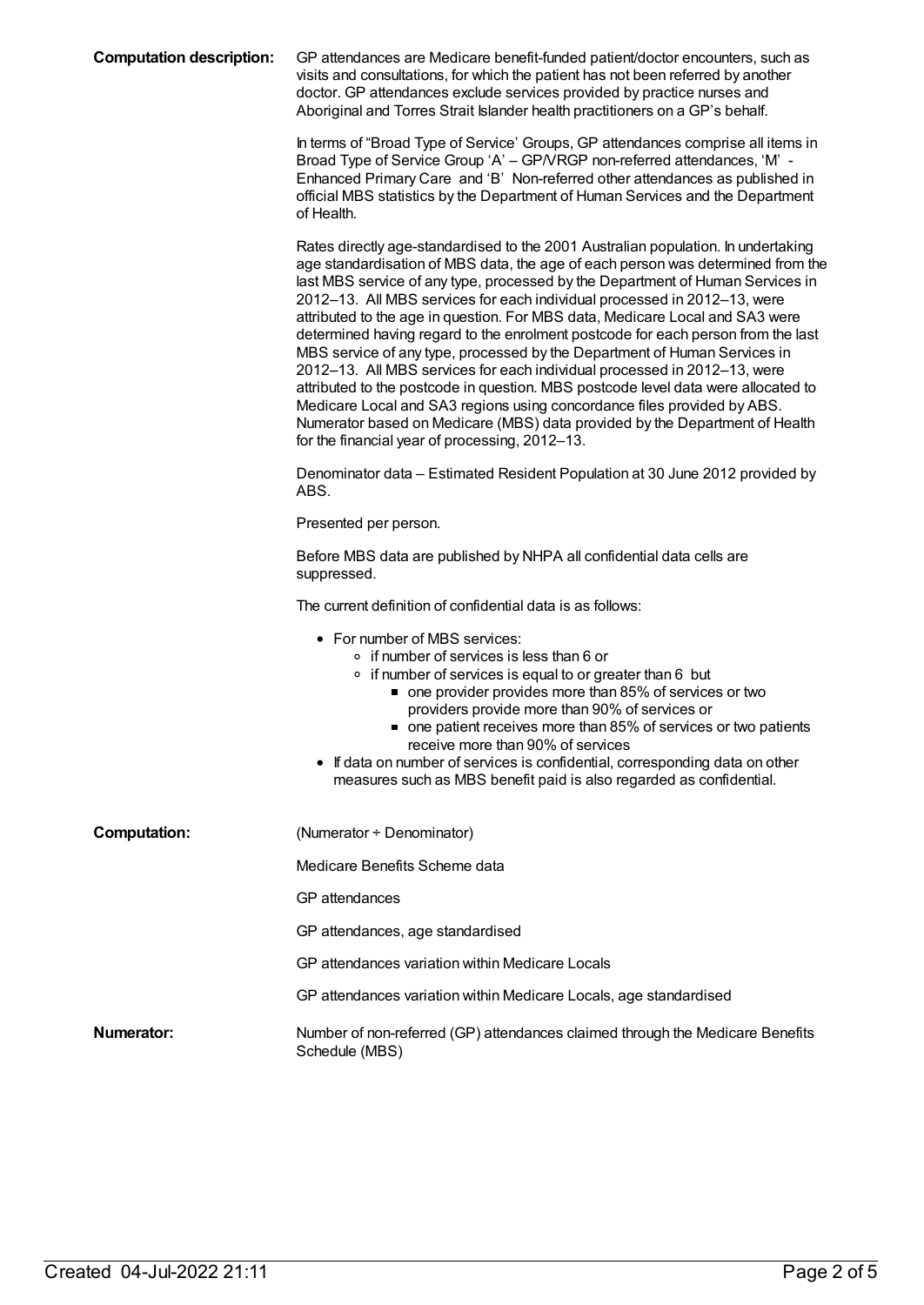[Person—age,](https://meteor.aihw.gov.au/content/303794) total years N[NN]

**Data Source**

[Medicare](https://meteor.aihw.gov.au/content/394305) (MBS) data

**Guide for use**

Data source type: Administrative by-product data

### **Data Element / Data Set**

[Address—Australian](https://meteor.aihw.gov.au/content/429894) postcode, Australian postcode code (Postcode datafile) {NNNN}

**Data Source**

[Medicare](https://meteor.aihw.gov.au/content/394305) (MBS) data

**Guide for use**

Data source type: Administrative by-product data

#### **Data Element / Data Set**

[Person—General](https://meteor.aihw.gov.au/content/554986) Practitioner MBS health assessment indicator, yes/no code N

**Data Source**

[Medicare](https://meteor.aihw.gov.au/content/394305) (MBS) data

**Guide for use**

Data source type: Administrative by-product data A count of Yes's is used in the numerator.

**Denominator:** Total population

**Denominator data elements:**

# **Data Element / Data Set**

[Person—estimated](https://meteor.aihw.gov.au/content/388656) resident population of Australia, total people N[N(7)]

**Data Source**

ABS Estimated resident population (total [population\)](https://meteor.aihw.gov.au/content/393625)

#### **Guide for use**

Data source type: Census based plus administrative by-product data

**Disaggregation:** By Medicare Local catchments, Medicare Local peer groups and SA3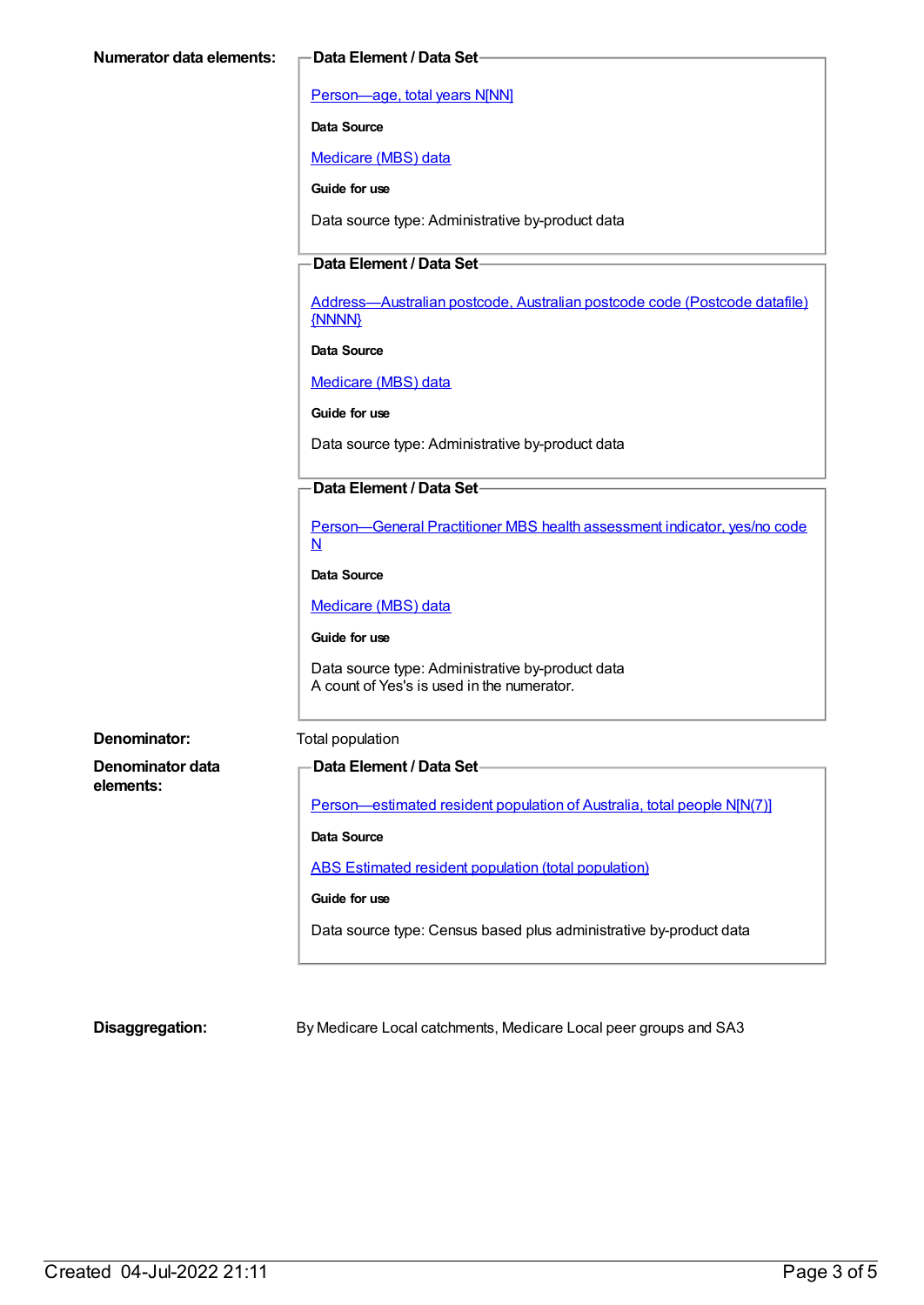#### **Disaggregation data elements:**

#### **Data Element / Data Set**

[Address—statistical](https://meteor.aihw.gov.au/content/457293) area, level 3 (SA3) code (ASGS 2011) NNNNN

**Data Source**

ABS 2011 Census of [Population](https://meteor.aihw.gov.au/content/481876) and Housing

**Guide for use**

**Data Element / Data Set**

Administrative health [region—Medicare](https://meteor.aihw.gov.au/content/513288) Local identifier, code AANNN

**Data Element / Data Set**

Administrative health [region—Medicare](https://meteor.aihw.gov.au/content/550733) Local peer group, code N

#### **Comments:**

## **Representational attributes**

| Rate   |
|--------|
| Real   |
| Person |
| NNNN.N |
|        |

### **Indicator conceptual framework**

| <b>Framework and</b> | <b>PAF-Equity of access</b> |
|----------------------|-----------------------------|
| dimensions:          |                             |

### **Data source attributes**